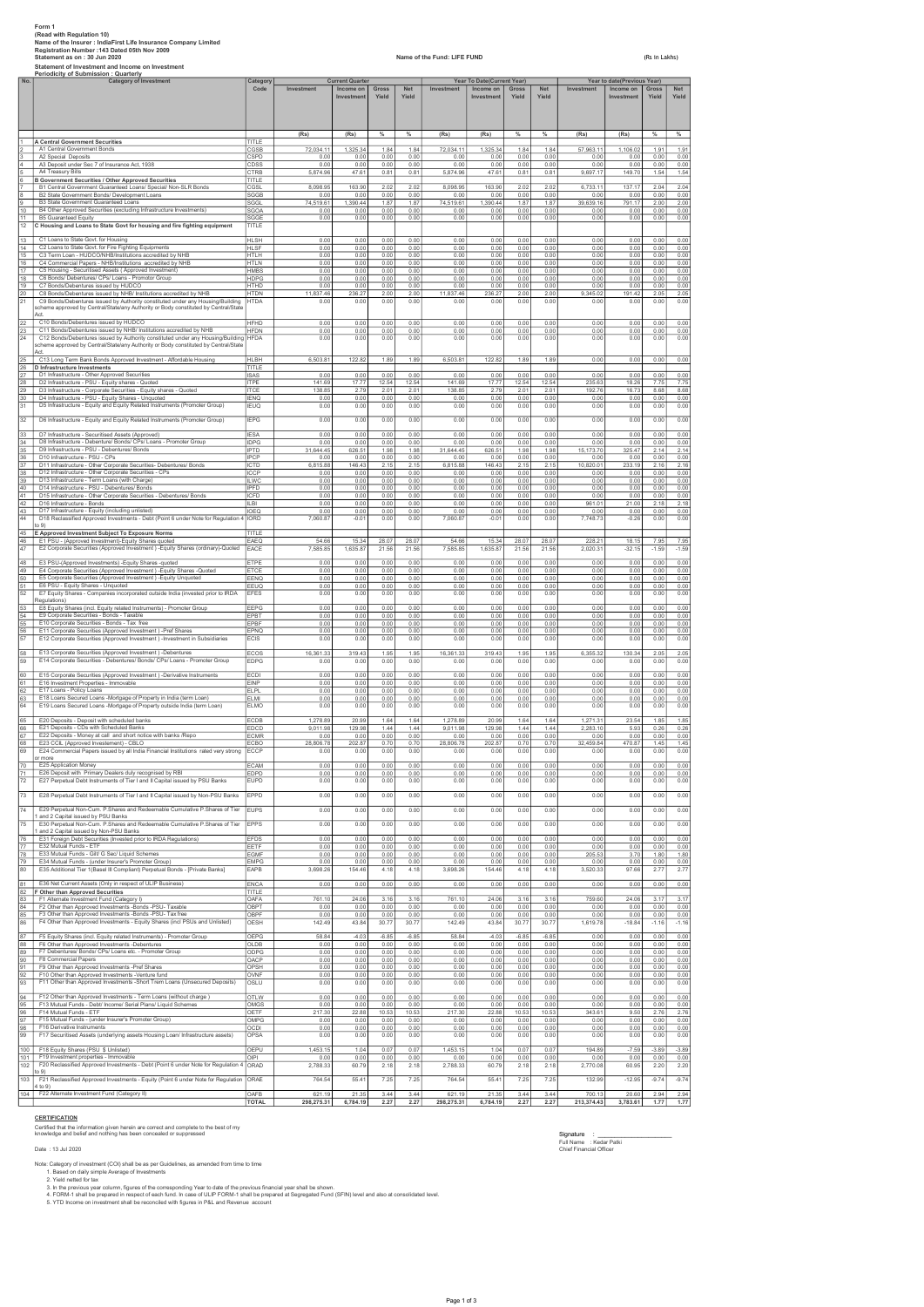|                                    | Form 1<br>(Read with Regulation 10)<br>Name of the Insurer : IndiaFirst Life Insurance Company Limited<br>Registration Number: 143 Dated 05th Nov 2009<br>Statement as on: 30 Jun 2020<br>Statement of Investment and Income on Investment<br>Periodicity of Submission : Quarterly       | Name of the Fund: PENSION AND GEN ANNUITY BUSINESS |                              |                                                   |                      |                              |                              |                                                       |                      | (Rs in Lakhs)<br>Year to date(Previous Year) |                            |                         |                      |                              |
|------------------------------------|-------------------------------------------------------------------------------------------------------------------------------------------------------------------------------------------------------------------------------------------------------------------------------------------|----------------------------------------------------|------------------------------|---------------------------------------------------|----------------------|------------------------------|------------------------------|-------------------------------------------------------|----------------------|----------------------------------------------|----------------------------|-------------------------|----------------------|------------------------------|
|                                    | No. Category of Investment                                                                                                                                                                                                                                                                | Categon<br>Code                                    | Investment                   | <b>Current Quarter</b><br>Income on<br>Investment | Gross<br>Yield       | <b>Net</b><br>Yield          | Investment                   | Year To Date(Current Year)<br>Income on<br>Investment | Gross<br>Yield       | <b>Net</b><br>Yield                          | Investment                 | Income on<br>Investment | Gross<br>Yield       | <b>Net</b><br>Yield          |
|                                    | A Central Government Securities                                                                                                                                                                                                                                                           | TITLE                                              | (Rs)                         | (Rs)                                              | $\%$                 | $\%$                         | (Rs)                         | (Rs)                                                  | $\%$                 | $\%$                                         | (Rs)                       | (Rs)                    | $\%$                 | $\%$                         |
| 2                                  | A1 Central Government Bonds                                                                                                                                                                                                                                                               | CGSB                                               | 195,310.99                   | 3,396.08                                          | 1.74                 | 1.74                         | 195,310.99                   | 3,396.08                                              | 1.74                 | 1.74                                         | 156,546.16                 | 2,959.88                | 1.89                 | 1.89                         |
|                                    | A2 Special Deposits                                                                                                                                                                                                                                                                       | CSPD                                               | 0.00                         | 0.00                                              | 0.00                 | 0.00                         | 0.00                         | 0.00                                                  | 0.00                 | 0.00                                         | 0.00                       | 0.00                    | 0.00                 | 0.00                         |
| 3<br>$\overline{4}$<br>$\,$ 5 $\,$ | A3 Deposit under Sec 7 of Insurance Act, 1938<br>A4 Treasury Bills                                                                                                                                                                                                                        | CDSS<br>CTRB                                       | 0.00<br>8,247.02             | 0.00<br>62.99                                     | 0.00<br>0.76         | 0.00<br>0.76                 | 0.00<br>8,247.02             | 0.00<br>62.99                                         | 0.00<br>0.76         | 0.00<br>0.76                                 | 0.00<br>64,004.86          | 0.00<br>1,008.75        | 0.00<br>1.58         | 0.00<br>1.58                 |
| 6                                  | <b>B Government Securities / Other Approved Securities</b><br>B1 Central Government Guaranteed Loans/ Special/ Non-SLR Bonds                                                                                                                                                              | TITLE<br>CGSL                                      | 15,365.72                    | 299.22                                            | 1.95                 | 1.95                         | 15,365.72                    | 299.22                                                | 1.95                 | 1.95                                         | 13,900.06                  | 270.09                  | 1.94                 | 1.94                         |
| 8                                  | B2 State Government Bonds/ Development Loans                                                                                                                                                                                                                                              | SGGB                                               | 0.00                         | 0.00                                              | 0.00                 | 0.00                         | 0.00                         | 0.00                                                  | 0.00                 | 0.00                                         | 0.00                       | 0.00                    | 0.00                 | 0.00                         |
| 9                                  | B3 State Government Guaranteed Loans                                                                                                                                                                                                                                                      | SGGL                                               | 210,482.87                   | 3.958.82                                          | 1.88                 | 1.88                         | 210,482.87                   | 3,958.82                                              | 1.88                 | 1.88                                         | 195,716.17                 | 3,725.51                | 1.90                 | 1.90                         |
| 10                                 | B4 Other Approved Securities (excluding Infrastructure Investments)                                                                                                                                                                                                                       | <b>SGOA</b>                                        | 0.00                         | 0.00                                              | 0.00                 | 0.00                         | 0.00                         | 0.00                                                  | 0.00                 | 0.00                                         | 0.00                       | 0.00                    | 0.00                 | 0.00                         |
| 11                                 | B5 Guaranteed Equity                                                                                                                                                                                                                                                                      | SGGE                                               | 0.00                         | 0.00                                              | 0.00                 | 0.00                         | 0.00                         | 0.00                                                  | 0.00                 | 0.00                                         | 0.00                       | 0.00                    | 0.00                 | 0.00                         |
| 12<br>13                           | C Housing and Loans to State Govt for housing and fire fighting equipment<br>C1 Loans to State Govt. for Housing                                                                                                                                                                          | TITLE<br><b>HLSH</b>                               | 0.00                         | 0.00                                              | 0.00                 | 0.00                         | 0.00                         | 0.00                                                  | 0.00                 | 0.00                                         | 0.00                       | 0.00                    | 0.00                 | 0.00                         |
| 14                                 | C2 Loans to State Govt. for Fire Fighting Equipments                                                                                                                                                                                                                                      | <b>HLSF</b>                                        | 0.00                         | 0.00                                              | 0.00                 | 0.00                         | 0.00                         | 0.00                                                  | 0.00                 | 0.00                                         | 0.00                       | 0.00                    | 0.00                 | 0.00                         |
| 15                                 | C3 Term Loan - HUDCO/NHB/Institutions accredited by NHB                                                                                                                                                                                                                                   | <b>HTLH</b>                                        | 0.00                         | 0.00                                              | 0.00                 | 0.00                         | 0.00                         | 0.00                                                  | 0.00                 | 0.00                                         | 0.00                       | 0.00                    | 0.00                 | 0.00                         |
| 16                                 | C4 Commercial Papers - NHB/Institutions accredited by NHB                                                                                                                                                                                                                                 | HTLN                                               | 0.00                         | 0.00                                              | 0.00                 | 0.00                         | 0.00                         | 0.00                                                  | 0.00                 | 0.00                                         | 0.00                       | 0.00                    | 0.00                 | 0.00                         |
| 17                                 | C5 Housing - Securitised Assets (Approved Investment)                                                                                                                                                                                                                                     | <b>HMBS</b>                                        | 0.00                         | 0.00                                              | 0.00                 | 0.00                         | 0.00                         | 0.00                                                  | 0.00                 | 0.00                                         | 0.00                       | 0.00                    | 0.00                 | 0.00                         |
| 18                                 | C6 Bonds/ Debentures/ CPs/ Loans - Promotor Group                                                                                                                                                                                                                                         | <b>HDPG</b>                                        | 0.00                         | 0.00                                              | 0.00                 | 0.00                         | 0.00                         | 0.00                                                  | 0.00                 | 0.00                                         | 0.00                       | 0.00                    | 0.00                 | 0.00                         |
| 19                                 | C7 Bonds/Debentures issued by HUDCO                                                                                                                                                                                                                                                       | <b>HTHD</b>                                        | 0.00                         | 0.00                                              | 0.00                 | 0.00                         | 0.00                         | 0.00                                                  | 0.00                 | 0.00                                         | 0.00                       | 0.00                    | 0.00                 | 0.00                         |
| 20<br>21                           | C8 Bonds/Debentures issued by NHB/ Institutions accredited by NHB<br>C9 Bonds/Debentures issued by Authority constituted under any Housing/Building scheme<br>approved by Central/State/any Authority or Body constituted by Central/State Act.                                           | <b>HTDN</b><br><b>HTDA</b>                         | 60,029.05<br>0.00            | 1,096.58<br>0.00                                  | 1.83<br>0.00         | 1.83<br>0.00                 | 60,029.05<br>0.00            | 1,096.58<br>0.00                                      | 1.83<br>0.00         | 1.83<br>0.00                                 | 72,590.02<br>0.00          | 1,481.39<br>0.00        | 2.04<br>0.00         | 2.04<br>0.00                 |
| 22<br>23<br>24                     | C10 Bonds/Debentures issued by HUDCO<br>C11 Bonds/Debentures issued by NHB/ Institutions accredited by NHB<br>C12 Bonds/Debentures issued by Authority constituted under any Housing/Building scheme<br>approved by Central/State/any Authority or Body constituted by Central/State Act. | <b>HFHD</b><br><b>HFDN</b><br><b>HFDA</b>          | 0.00<br>0.00<br>0.00         | 0.00<br>0.00<br>0.00                              | 0.00<br>0.00<br>0.00 | 0.00<br>0.00<br>0.00         | 0.00<br>0.00<br>0.00         | 0.00<br>0.00<br>0.00                                  | 0.00<br>0.00<br>0.00 | 0.00<br>0.00<br>0.00                         | 0.00<br>0.00<br>0.00       | 0.00<br>0.00<br>0.00    | 0.00<br>0.00<br>0.00 | 0.00<br>0.00<br>0.00         |
| 25<br>26                           | C13 Long Term Bank Bonds Approved Investment - Affordable Housing<br>D Infrastructure Investments                                                                                                                                                                                         | <b>HLBH</b><br>TITLE                               | 11,500.12                    | 204.73                                            | 1.78                 | 1.78                         | 11,500.12                    | 204.73                                                | 1.78                 | 1.78                                         | 0.00                       | 0.00                    | 0.00                 | 0.00                         |
| 27                                 | D1 Infrastructure - Other Approved Securities                                                                                                                                                                                                                                             | <b>ISAS</b>                                        | 0.00                         | 0.00                                              | 0.00                 | 0.00                         | 0.00                         | 0.00                                                  | 0.00                 | 0.00                                         | 0.00                       | 0.00                    | 0.00                 | 0.00                         |
| $\sqrt{28}$                        | D2 Infrastructure - PSU - Equity shares - Quoted                                                                                                                                                                                                                                          | <b>ITPE</b>                                        | 430.09                       | 53.95                                             | 12.54                | 12.54                        | 430.09                       | 53.95                                                 | 12.54                | 12.54                                        | 263.36                     | 36.28                   | 13.78                | 13.78                        |
| 29                                 | D3 Infrastructure - Corporate Securities - Equity shares - Quoted                                                                                                                                                                                                                         | <b>ITCE</b>                                        | 41.48                        | 0.83                                              | 2.01                 | 2.01                         | 41.48                        | 0.83                                                  | 2.01                 | 2.01                                         | 57.58                      | 5.00                    | 8.68                 | 8.68                         |
| 30                                 | D4 Infrastructure - PSU - Equity Shares - Unquoted                                                                                                                                                                                                                                        | <b>IENQ</b>                                        | 0.00                         | 0.00                                              | 0.00                 | 0.00                         | 0.00                         | 0.00                                                  | 0.00                 | 0.00                                         | 0.00                       | 0.00                    | 0.00                 | 0.00                         |
| 31                                 | D5 Infrastructure - Equity and Equity Related Instruments (Promoter Group)                                                                                                                                                                                                                | <b>IFUO</b>                                        | 0.00                         | 0.00                                              | 0.00                 | 0.00                         | 0.00                         | 0.00                                                  | 0.00                 | 0.00                                         | 0.00                       | 0.00                    | 0.00                 | 0.00                         |
| 32                                 | D6 Infrastructure - Equity and Equity Related Instruments (Promoter Group)                                                                                                                                                                                                                | <b>IEPG</b>                                        | 0.00                         | 0.00                                              | 0.00                 | 0.00                         | 0.00                         | 0.00                                                  | 0.00                 | 0.00                                         | 0.00                       | 0.00                    | 0.00                 | 0.00                         |
| 33                                 | D7 Infrastructure - Securitised Assets (Approved)                                                                                                                                                                                                                                         | <b>IESA</b>                                        | 0.00                         | 0.00                                              | 0.00                 | 0.00                         | 0.00                         | 0.00                                                  | 0.00                 | 0.00                                         | 0.00                       | 0.00                    | 0.00                 | 0.00                         |
| 34                                 | D8 Infrastructure - Debenture/ Bonds/ CPs/ Loans - Promoter Group                                                                                                                                                                                                                         | <b>IDPG</b>                                        | 0.00                         | 0.00                                              | 0.00                 | 0.00                         | 0.00                         | 0.00                                                  | 0.00                 | 0.00                                         | 0.00                       | 0.00                    | 0.00                 | 0.00                         |
| 35                                 | D9 Infrastructure - PSU - Debentures/ Bonds                                                                                                                                                                                                                                               | <b>IPTD</b>                                        | 119 912 33                   | 2.320.04                                          | 1.93                 | 1.93                         | 119,912.33                   | 2.320.04                                              | 1.93                 | 1.93                                         | 108.816.51                 | 2.155.92                | 1.98                 | 1.98                         |
| 36                                 | D10 Infrastructure - PSU - CPs                                                                                                                                                                                                                                                            | <b>IPCP</b>                                        | 0.00                         | 0.00                                              | 0.00                 | 0.00                         | 0.00                         | 0.00                                                  | 0.00                 | 0.00                                         | 0.00                       | 0.00                    | 0.00                 | 0.00                         |
| 37                                 | D11 Infrastructure - Other Corporate Securities- Debentures/ Bonds                                                                                                                                                                                                                        | ICTD                                               | 7,800.00                     | 159.95                                            | 2.05                 | 2.05                         | 7,800.00                     | 159.95                                                | 2.05                 | 2.05                                         | 13,975.60                  | 285.95                  | 2.05                 | 2.05                         |
| 38                                 | D12 Infrastructure - Other Corporate Securities - CPs                                                                                                                                                                                                                                     | <b>ICCP</b>                                        | 0.00                         | 0.00                                              | 0.00                 | 0.00                         | 0.00                         | 0.00                                                  | 0.00                 | 0.00                                         | 0.00                       | 0.00                    | 0.00                 | 0.00                         |
| 39<br>40                           | D13 Infrastructure - Term Loans (with Charge)<br>D14 Infrastructure - PSU - Debentures/ Bonds                                                                                                                                                                                             | <b>ILWC</b><br>IPFD<br>ICFD                        | 0.00<br>0.00                 | 0.00<br>0.00<br>0.00                              | 0.00<br>0.00<br>0.00 | 0.00<br>0.00                 | 0.00<br>0.00                 | 0.00<br>0.00<br>0.00                                  | 0.00<br>0.00<br>0.00 | 0.00<br>0.00<br>0.00                         | 0.00<br>0.00<br>0.00       | 0.00<br>0.00<br>0.00    | 0.00<br>0.00<br>0.00 | 0.00<br>0.00                 |
| 41<br>42<br>43<br>44               | D15 Infrastructure - Other Corporate Securities - Debentures/ Bonds<br>D16 Infrastructure - Bonds<br>D17 Infrastructure - Equity (including unlisted)<br>D18 Reclassified Approved Investments - Debt (Point 6 under Note for Regulation 4 to 9)                                          | <b>ILBI</b><br>IOEQ<br>IORD                        | 0.00<br>0.00<br>0.00<br>0.00 | 0.00<br>0.00<br>0.00                              | 0.00<br>0.00<br>0.00 | 0.00<br>0.00<br>0.00<br>0.00 | 0.00<br>0.00<br>0.00<br>0.00 | 0.00<br>0.00<br>0.00                                  | 0.00<br>0.00<br>0.00 | 0.00<br>0.00<br>0.00                         | 2,677.12<br>0.00<br>0.00   | 51.18<br>0.00<br>0.00   | 1.91<br>0.00<br>0.00 | 0.00<br>1.91<br>0.00<br>0.00 |
| 45<br>46                           | E Approved Investment Subject To Exposure Norms<br>E1 PSU - (Approved Investment)-Equity Shares quoted                                                                                                                                                                                    | TITLE<br>FAFO                                      | 103.86                       | 13.56                                             | 13.06                | 13.06                        | 103.86                       | 13.56                                                 | 13.06                | 13.06                                        | 536.30                     | 39.62                   | 7.39                 | 7.39                         |
| 47                                 | E2 Corporate Securities (Approved Investment) - Equity Shares (ordinary)-Quoted                                                                                                                                                                                                           | EACE                                               | 6,794.27                     | 1,471.61                                          | 21.66                | 21.66                        | 6,794.27                     | 1,471.61                                              | 21.66                | 21.66                                        | 3,711.73                   | 39.23                   | 1.06                 | 1.06                         |
| 48                                 | E3 PSU-(Approved Investments) - Equity Shares -quoted                                                                                                                                                                                                                                     | ETPE                                               | 0.00                         | 0.00                                              | 0.00                 | 0.00                         | 0.00                         | 0.00                                                  | 0.00                 | 0.00                                         | 0.00                       | 0.00                    | 0.00                 | 0.00                         |
| 49                                 | E4 Corporate Securities (Approved Investment ) - Equity Shares - Quoted                                                                                                                                                                                                                   | ETCE                                               | 0.00                         | 0.00                                              | 0.00                 | 0.00                         | 0.00                         | 0.00                                                  | 0.00                 | 0.00                                         | 0.00                       | 0.00                    | 0.00                 | 0.00                         |
| 50                                 | E5 Corporate Securities (Approved Investment) - Equity Unquoted                                                                                                                                                                                                                           | EENQ                                               | 0.00                         | 0.00                                              | 0.00                 | 0.00                         | 0.00                         | 0.00                                                  | 0.00                 | 0.00                                         | 0.00                       | 0.00                    | 0.00                 | 0.00                         |
| 51                                 | E6 PSU - Equity Shares - Unquoted                                                                                                                                                                                                                                                         | EEUQ                                               | 0.00                         | 0.00                                              | 0.00                 | 0.00                         | 0.00                         | 0.00                                                  | 0.00                 | 0.00                                         | 0.00                       | 0.00                    | 0.00                 | 0.00                         |
| 52                                 | E7 Equity Shares - Companies incorporated outside India (invested prior to IRDA<br>Regulations)                                                                                                                                                                                           | <b>EFES</b>                                        | 0.00                         | 0.00                                              | 0.00                 | 0.00                         | 0.00                         | 0.00                                                  | 0.00                 | 0.00                                         | 0.00                       | 0.00                    | 0.00                 | 0.00                         |
| 53                                 | E8 Equity Shares (incl. Equity related Instruments) - Promoter Group                                                                                                                                                                                                                      | EEPG                                               | 0.00                         | 0.00                                              | 0.00                 | 0.00                         | 0.00                         | 0.00                                                  | 0.00                 | 0.00                                         | 0.00                       | 0.00                    | 0.00                 | 0.00                         |
| 54                                 | E9 Corporate Securities - Bonds - Taxable                                                                                                                                                                                                                                                 | EPBT                                               | 0.00                         | 0.00                                              | 0.00                 | 0.00                         | 0.00                         | 0.00                                                  | 0.00                 | 0.00                                         | 0.00                       | 0.00                    | 0.00                 | 0.00                         |
| 55                                 | E10 Corporate Securities - Bonds - Tax free                                                                                                                                                                                                                                               | EPBF                                               | 0.00                         | 0.00                                              | 0.00                 | 0.00                         | 0.00                         | 0.00                                                  | 0.00                 | 0.00                                         | 0.00                       | 0.00                    | 0.00                 | 0.00                         |
| 56                                 | E11 Corporate Securities (Approved Investment) -Pref Shares                                                                                                                                                                                                                               | EPNQ                                               | 0.00                         | 0.00                                              | 0.00                 | 0.00                         | 0.00                         | 0.00                                                  | 0.00                 | 0.00                                         | 0.00                       | 0.00                    | 0.00                 | 0.00                         |
| 57                                 | E12 Corporate Securities (Approved Investment) -Investment in Subsidiaries                                                                                                                                                                                                                | <b>ECIS</b>                                        | 0.00                         | 0.00                                              | 0.00                 | 0.00                         | 0.00                         | 0.00                                                  | 0.00                 | 0.00                                         | 0.00                       | 0.00                    | 0.00                 | 0.00                         |
| 58                                 | E13 Corporate Securities (Approved Investment) -Debentures                                                                                                                                                                                                                                | ECOS                                               | 84,900.33                    | 1,404.36                                          | 1.65                 | 1.65                         | 84,900.33                    | ,404.36                                               | 1.65                 | 1.65                                         | 58,519.14                  | 1,196.71                | 2.04                 | 2.04                         |
| 59                                 | E14 Corporate Securities - Debentures/ Bonds/ CPs/ Loans - Promoter Group                                                                                                                                                                                                                 | <b>FDPG</b>                                        | 0.00                         | 0.00                                              | 0.00                 | 0.00                         | 0.00                         | 0.00                                                  | 0.00                 | 0.00                                         | 0.00                       | 0.00                    | 0.00                 | 0.00                         |
| 60                                 | E15 Corporate Securities (Approved Investment) -Derivative Instruments                                                                                                                                                                                                                    | ECDI                                               | 0.00                         | 0.00                                              | 0.00                 | 0.00                         | 0.00                         | 0.00                                                  | 0.00                 | 0.00                                         | 0.00                       | 0.00                    | 0.00                 | 0.00                         |
| 61                                 | E16 Investment Properties - Immovable                                                                                                                                                                                                                                                     | <b>FINP</b>                                        | 0.00                         | 0.00                                              | 0.00                 | 0.00                         | 0.00                         | 0.00                                                  | 0.00                 | 0.00                                         | 0.00                       | 0.00                    | 0.00                 | 0.00                         |
| 62                                 | E17 Loans - Policy Loans                                                                                                                                                                                                                                                                  | ELPL                                               | 0.00                         | 0.00                                              | 0.00                 | 0.00                         | 0.00                         | 0.00                                                  | 0.00                 | 0.00                                         | 0.00                       | 0.00                    | 0.00                 | 0.00                         |
| 63                                 | E18 Loans Secured Loans -Mortgage of Property in India (term Loan)                                                                                                                                                                                                                        | FI MI                                              | 0.00                         | 0.00                                              | 0.00                 | 0.00                         | 0.00                         | 0.00                                                  | 0.00                 | 0.00                                         | 0.00                       | 0.00                    | 0.00                 | 0.00                         |
| 64                                 | E19 Loans Secured Loans -Mortgage of Property outside India (term Loan)                                                                                                                                                                                                                   | <b>ELMC</b>                                        | 0.00                         | 0.00                                              | 0.00                 | 0.00                         | 0.00                         | 0.00                                                  | 0.00                 | 0.00                                         | 0.00                       | 0.00                    | 0.00                 | 0.00                         |
| 65                                 | E20 Deposits - Deposit with scheduled banks                                                                                                                                                                                                                                               | <b>ECDB</b>                                        | 0.00                         | 0.00                                              | 0.00                 | 0.00                         | 0.00                         | 0.00                                                  | 0.00                 | 0.00                                         | 0.00                       | 0.00                    | 0.00                 | 0.00                         |
| 66                                 | E21 Deposits - CDs with Scheduled Banks                                                                                                                                                                                                                                                   | EDCD                                               | 492.68                       |                                                   | 1.54                 | .54                          | 492.68                       | 7.5                                                   | 1.54                 | 1.54                                         | 47,792.94                  | 829.7                   | 1.7                  | 1.74                         |
| 67                                 | E22 Deposits - Money at call and short notice with banks /Repo                                                                                                                                                                                                                            | <b>ECMR</b>                                        | 0.00                         | 0.00                                              | 0.00                 | 0.00                         | 0.00                         | 0.00                                                  | 0.00                 | 0.00                                         | 0.00                       | 0.00                    | 0.00                 | 0.00                         |
| 68                                 | E23 CCIL (Approved Investement) - CBLO                                                                                                                                                                                                                                                    | ECBO                                               | 30.359.53                    | 204.31                                            | 0.67                 | 0.67                         | 30.359.53                    | 204.31                                                | 0.67                 | 0.67                                         | 67.983.89                  | 983.70                  | 1.45                 | 1.45                         |
| 69                                 | E24 Commercial Papers issued by all India Financial Institutions rated very strong or more                                                                                                                                                                                                | <b>ECCP</b>                                        | 0.00                         | 0.00                                              | 0.00                 | 0.00                         | 0.00                         | 0.00                                                  | 0.00                 | 0.00                                         | 0.00                       | 0.00                    | 0.00                 | 0.00                         |
| 70                                 | E25 Application Money                                                                                                                                                                                                                                                                     | <b>ECAM</b>                                        | 0.00                         | 0.00                                              | 0.00                 | 0.00                         | 0.00                         | 0.00                                                  | 0.00                 | 0.00                                         | 0.00                       | 0.00                    | 0.00                 | 0.00                         |
| 71                                 | E26 Deposit with Primary Dealers duly recognised by RBI                                                                                                                                                                                                                                   | <b>EDPD</b>                                        | 0.00                         | 0.00                                              | 0.00                 | 0.00                         | 0.00                         | 0.00                                                  | 0.00                 | 0.00                                         | 0.00                       | 0.00                    | 0.00                 | 0.00                         |
| 72                                 | E27 Perpetual Debt Instruments of Tier I and II Capital issued by PSU Banks                                                                                                                                                                                                               | <b>EUPD</b>                                        | 0.00                         | 0.00                                              | 0.00                 | 0.00                         | 0.00                         | 0.00                                                  | 0.00                 | 0.00                                         | 0.00                       | 0.00                    | 0.00                 | 0.00                         |
| 73                                 | E28 Perpetual Debt Instruments of Tier I and II Capital issued by Non-PSU Banks                                                                                                                                                                                                           | EPPD                                               | 0.00                         | 0.00                                              | 0.00                 | 0.00                         | 0.00                         | 0.00                                                  | 0.00                 | 0.00                                         | 0.00                       | 0.00                    | 0.00                 | 0.00                         |
| 74                                 | E29 Perpetual Non-Cum. P.Shares and Redeemable Cumulative P.Shares of Tier 1 and 2                                                                                                                                                                                                        | <b>EUPS</b>                                        | 0.00                         | 0.00                                              | 0.00                 | 0.00                         | 0.00                         | 0.00                                                  | 0.00                 | 0.00                                         | 0.00                       | 0.00                    | 0.00                 | 0.00                         |
| 75                                 | Capital issued by PSU Banks<br>E30 Perpetual Non-Cum. P.Shares and Redeemable Cumulative P.Shares of Tier 1 and 2<br>Capital issued by Non-PSU Banks                                                                                                                                      | <b>IEPPS</b>                                       | 0.00                         | 0.00                                              | 0.00                 | 0.00                         | 0.00                         | 0.00                                                  | 0.00                 | 0.00                                         | 0.00                       | 0.00                    | 0.00                 | 0.00                         |
| 76                                 | E31 Foreign Debt Securities (Invested prior to IRDA Regulations)                                                                                                                                                                                                                          | <b>EFDS</b>                                        | 0.00                         | 0.00                                              | 0.00                 | 0.00                         | 0.00                         | 0.00                                                  | 0.00                 | 0.00                                         | 0.00                       | 0.00                    | 0.00                 | 0.00                         |
|                                    | 77 E32 Mutual Funds - ETF                                                                                                                                                                                                                                                                 | EETF                                               | 0.00                         | 0.00                                              | 0.00                 | 0.00                         | 0.00                         | 0.00                                                  | 0.00                 | 0.00                                         | 0.00                       | 0.00                    | 0.00                 | 0.00                         |
| 78                                 | E33 Mutual Funds - Gilt/ G Sec/ Liquid Schemes                                                                                                                                                                                                                                            | <b>EGMF</b>                                        | 0.00                         | 0.00                                              | 0.00                 | 0.00                         | 0.00                         | 0.00                                                  | 0.00                 | 0.00                                         | 25,348.08                  | 449.68                  | 1.77                 | 1.77                         |
| 79                                 | E34 Mutual Funds - (under Insurer's Promoter Group)                                                                                                                                                                                                                                       | <b>EMPG</b>                                        | 0.00                         | 0.00                                              | 0.00                 | 0.00                         | 0.00                         | 0.00                                                  | 0.00                 | 0.00                                         | 0.00                       | 0.00                    | 0.00                 | 0.00                         |
| 80<br>81<br>82<br>83               | E35 Additional Tier 1(Basel III Compliant) Perpetual Bonds - [Private Banks]<br>E36 Net Current Assets (Only in respect of ULIP Business)<br>F Other than Approved Securities<br>F1 Alternate Investment Fund (Category I)                                                                | EAPB<br><b>ENCA</b><br>TITLE<br>OAFA               | 29,609.61<br>0.00<br>0.00    | 1,247.27<br>0.00<br>0.00                          | 4.21<br>0.00<br>0.00 | 4.21<br>0.00<br>0.00         | 29,609.61<br>0.00<br>0.00    | 1,247.27<br>0.00<br>0.00                              | 4.21<br>0.00<br>0.00 | 4.2'<br>0.00<br>0.00                         | 33, 176.37<br>0.00<br>0.00 | 965.86<br>0.00<br>0.00  | 2.9<br>0.00<br>0.00  | 2.91<br>0.00<br>0.00         |
| 84                                 | F2 Other than Approved Investments -Bonds -PSU- Taxable                                                                                                                                                                                                                                   | OBPT                                               | 0.00                         | 0.00                                              | 0.00                 | 0.00                         | 0.00                         | 0.00                                                  | 0.00                 | 0.00                                         | 0.00                       | 0.00                    | 0.00                 | 0.00                         |
| 85                                 | F3 Other than Approved Investments -Bonds -PSU- Tax free                                                                                                                                                                                                                                  | OBPF                                               | 0.00                         | 0.00                                              | 0.00                 | 0.00                         | 0.00                         | 0.00                                                  | 0.00                 | 0.00                                         | 0.00                       | 0.00                    | 0.00                 | 0.00                         |
| 86                                 | F4 Other than Approved Investments - Equity Shares (incl PSUs and Unlisted)                                                                                                                                                                                                               | OESH                                               | 0.00                         | 0.00                                              | 0.00                 | 0.00                         | 0.00                         | 0.00                                                  | 0.00                 | 0.00                                         | 0.00                       | 0.00                    | 0.00                 | 0.00                         |
| 87                                 | F5 Equity Shares (incl. Equity related Instruments) - Promoter Group                                                                                                                                                                                                                      | OEPG                                               | 0.00                         | 0.00                                              | 0.00                 | 0.00                         | 0.00                         | 0.00                                                  | 0.00                 | 0.00                                         | 0.00                       | 0.00                    | 0.00                 | 0.00                         |
| 88                                 | F6 Other than Approved Investments -Debentures                                                                                                                                                                                                                                            | OLDB                                               | 0.00                         | 0.00                                              | 0.00                 | 0.00                         | 0.00                         | 0.00                                                  | 0.00                 | 0.00                                         | 0.00                       | 0.00                    | 0.00                 | 0.00                         |
| 89                                 | F7 Debentures/ Bonds/ CPs/ Loans etc. - Promoter Group                                                                                                                                                                                                                                    | ODPG                                               | 0.00                         | 0.00                                              | 0.00                 | 0.00                         | 0.00                         | 0.00                                                  | 0.00                 | 0.00                                         | 0.00                       | 0.00                    | 0.00                 | 0.00                         |
| 90                                 | F8 Commercial Papers                                                                                                                                                                                                                                                                      | OACP                                               | 0.00                         | 0.00                                              | 0.00                 | 0.00                         | 0.00                         | 0.00                                                  | 0.00                 | 0.00                                         | 0.00                       | 0.00                    | 0.00                 | 0.00                         |
| 91                                 | F9 Other than Approved Investments -Pref Shares                                                                                                                                                                                                                                           | OPSH                                               | 0.00                         | 0.00                                              | 0.00                 | 0.00                         | 0.00                         | 0.00                                                  | 0.00                 | 0.00                                         | 0.00                       | 0.00                    | 0.00                 | 0.00                         |
| 92                                 | F10 Other than Approved Investments -Venture fund                                                                                                                                                                                                                                         | OVNF                                               | 0.00                         | 0.00                                              | 0.00                 | 0.00                         | 0.00                         | 0.00                                                  | 0.00                 | 0.00                                         | 0.00                       | 0.00                    | 0.00                 | 0.00                         |
| 93                                 | F11 Other than Approved Investments -Short Trem Loans (Unsecured Deposits)                                                                                                                                                                                                                | OSLU                                               | 0.00                         | 0.00                                              | 0.00                 | 0.00                         | 0.00                         | 0.00                                                  | 0.00                 | 0.00                                         | 0.00                       | 0.00                    | 0.00                 | 0.00                         |
| 94                                 | F12 Other than Approved Investments - Term Loans (without charge)                                                                                                                                                                                                                         | OTLW                                               | 0.00                         | 0.00                                              | 0.00                 | 0.00                         | 0.00                         | 0.00                                                  | 0.00                 | 0.00                                         | 0.00                       | 0.00                    | 0.00                 | 0.00                         |
| 95                                 | F13 Mutual Funds - Debt/ Income/ Serial Plans/ Liquid Schemes                                                                                                                                                                                                                             | OMGS                                               | 0.00                         | 0.00                                              | 0.00                 | 0.00                         | 0.00                         | 0.00                                                  | 0.00                 | 0.00                                         | 0.00                       | 0.00                    | 0.00                 | 0.00                         |
| 96                                 | F14 Mutual Funds - ETF                                                                                                                                                                                                                                                                    | OETF                                               | 0.00                         | 0.00                                              | 0.00                 | 0.00                         | 0.00                         | 0.00                                                  | 0.00                 | 0.00                                         | 0.00                       | 0.00                    | 0.00                 | 0.00                         |
| 97                                 | F15 Mutual Funds - (under Insurer's Promoter Group)                                                                                                                                                                                                                                       | OMPG                                               | 0.00                         | 0.00                                              | 0.00                 | 0.00                         | 0.00                         | 0.00                                                  | 0.00                 | 0.00                                         | 0.00                       | 0.00                    | 0.00                 | 0.00                         |
| 98                                 | F16 Derivative Instruments                                                                                                                                                                                                                                                                | OCDI                                               | 0.00                         | 0.00                                              | 0.00                 | 0.00                         | 0.00                         | 0.00                                                  | 0.00                 | 0.00                                         | 0.00                       | 0.00                    | 0.00                 | 0.00                         |
| 99                                 | F17 Securitised Assets (underlying assets Housing Loan/ Infrastructure assets)                                                                                                                                                                                                            | OPSA                                               | 0.00                         | 0.00                                              | 0.00                 | 0.00                         | 0.00                         | 0.00                                                  | 0.00                 | 0.00                                         | 0.00                       | 0.00                    | 0.00                 | 0.00                         |
| 100                                | F18 Equity Shares (PSU \$ Unlisted)                                                                                                                                                                                                                                                       | OEPU                                               | 0.00                         | 0.00                                              | 0.00                 | 0.00                         | 0.00                         | 0.00                                                  | 0.00                 | 0.00                                         | 0.00                       | 0.00                    | 0.00                 | 0.00                         |
| 101                                | F19 Investment properties - Immovable                                                                                                                                                                                                                                                     | OIPI                                               | 0.00                         | 0.00                                              | 0.00                 | 0.00                         | 0.00                         | 0.00                                                  | 0.00                 | 0.00                                         | 0.00                       | 0.00                    | 0.00                 | 0.00                         |
| 102                                | F20 Reclassified Approved Investments - Debt (Point 6 under Note for Regulation 4 to 9)                                                                                                                                                                                                   | ORAD                                               | 0.00                         | 0.00                                              | 0.00                 | 0.00                         | 0.00                         | 0.00                                                  | 0.00                 | 0.00                                         | 0.00                       | 0.00                    | 0.00                 | 0.00                         |
| 103                                | F21 Reclassified Approved Investments - Equity (Point 6 under Note for Regulation 4 to 9)                                                                                                                                                                                                 | ORAE<br>OAFB                                       | 101.90                       | 11.93                                             | 11.70                | 11.70                        | 101.90<br>0.00               | 11.93                                                 | 11.70                | 11.70                                        | 0.00                       | 0.00                    | 0.00                 | 0.00                         |
|                                    | 104   F22 Alternate Investment Fund (Category II)                                                                                                                                                                                                                                         | <b>TOTAL</b>                                       | 0.00<br>781,481.86           | 0.00<br>15,913.81                                 | 0.00<br>2.04         | 0.00<br>2.04                 | 781,481.86                   | 0.00<br>15,913.81                                     | 0.00<br>2.04         | 0.00<br>2.04                                 | 0.00<br>865,615,90         | 0.00<br>16,484.52       | 0.00<br>1.90         | 0.00<br>1.90                 |

CERTIFICATION<br>Certified that the information given herein are correct and complete to the best of my knowledge and belief and nothing has been concealed or suppressed

Date : 13 Jul 2020 Full Name : Kedar Patki

Note: Category of investment (COI) shall be as per Guidelines, as amended from time to time<br>1999 - Support of interaction of the state of the corresponding Year to date of the previous financial year shall be shown.<br>1999 -

Signature : \_\_\_\_\_\_\_\_\_\_\_\_\_\_\_\_\_\_\_\_\_\_

Chief Financial Officer